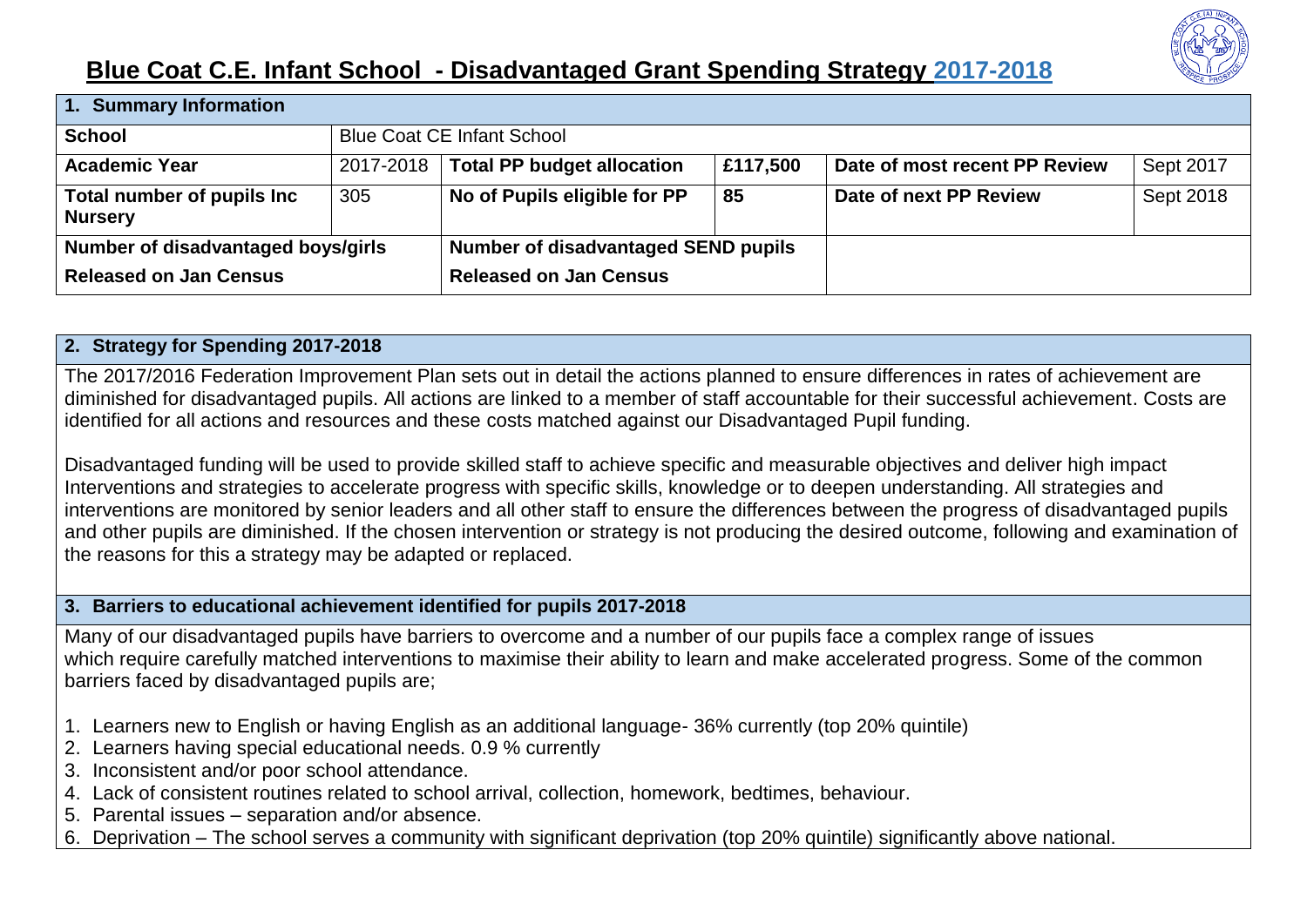7. Some form of abuse – for example; emotional, sexual, physical or neglect.

Disadvantaged pupils are tracked carefully to monitor the impact of the additional spending and to ensure it is spent appropriately to meet their individual needs.

|    | 4. Planned Expenditure to Address Barriers 2017 -18                                  |                                                                                                               |                                                                                                                                                  |                                                                                                                                                   |                                         |  |  |
|----|--------------------------------------------------------------------------------------|---------------------------------------------------------------------------------------------------------------|--------------------------------------------------------------------------------------------------------------------------------------------------|---------------------------------------------------------------------------------------------------------------------------------------------------|-----------------------------------------|--|--|
|    | <b>Area of Planned</b><br><b>Spend</b>                                               | <b>Rational</b>                                                                                               | Intended / desirable outcomes for pupils                                                                                                         | <b>Monitoring &amp;</b><br><b>Measuring</b><br><b>Impact</b>                                                                                      | <b>Estimated</b><br><b>Allocation</b>   |  |  |
| 1. | Wellcom support                                                                      | Language acquisition<br>remains a significant<br>barrier to all our pupils                                    | To ensure that pupils make accelerated progress<br>in speaking and listening with significant focus<br>upon EYFS and New to English pupils.      | % of pupils<br>making<br>accelerated<br>progress in CLL<br>and significantly<br>diminishing the<br>gap from their<br>entry point.                 | £16,325 Nursery<br>£12,005<br>Reception |  |  |
| 2. | Support from external<br>professionals to focus<br>on communication and<br>language. | Speaking, listening<br>and communication<br>skills across EYFS &<br>KS <sub>1</sub>                           | To develop focused groups and strategies to<br>improve communication and understanding skills<br>for disadvantaged pupils, including EAL pupils. | To ensure that<br>EAL pupils &<br><b>SEND pupils</b><br>diminish the gap<br>between<br>themselves and<br>others from<br>entry                     | £5,000                                  |  |  |
|    | 3. EWO intervention and<br>support                                                   | To ensure that<br>attendance of<br>disadvantaged pupils<br>is challenged to<br>address access to<br>learning. | To ensure the school's attendance and persistent<br>absence results are maintained below that of NA.                                             | To ensure that<br>the current trend<br>for good or<br>better<br>attendance of<br>disadvantaged<br>pupils is<br>monitored and<br>tracked robustly. | £5,000                                  |  |  |
|    | 4. To provide focus<br>intervention and<br>booster support for                       | To provide booster<br>and challenge focused                                                                   | To diminish the gap between disadvantaged<br>pupils and others from their starting point in Yr1<br>across English, phonics & Maths               | Data, tracking<br>and half termly<br>summary                                                                                                      | £22, 354<br>£14,274                     |  |  |